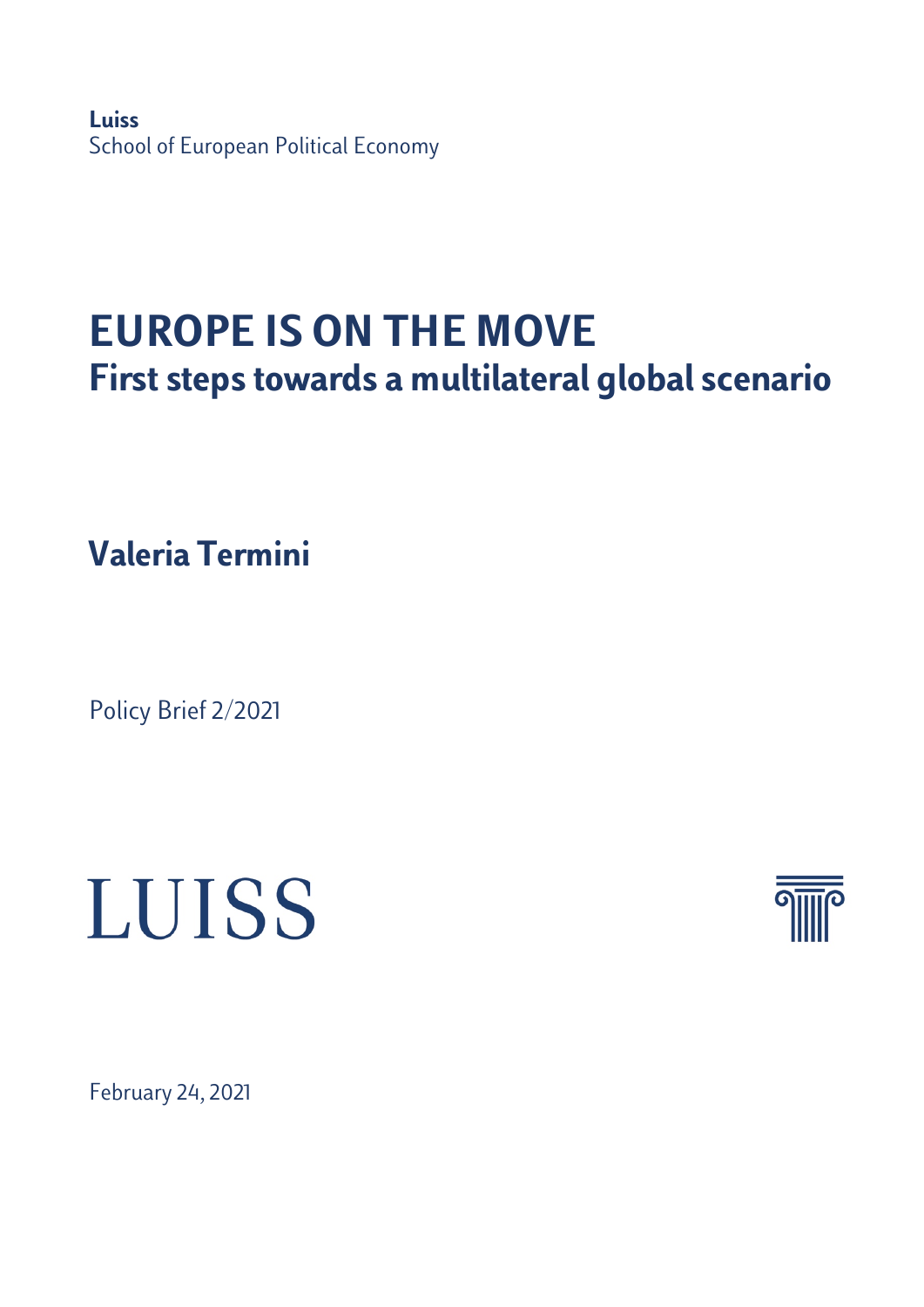### **EUROPE IS ON THE MOVE First steps towards a multilateral global scenario1**

#### **Valeria Termini**

Europe is on the move on three fronts which, in combination, are leading towards a truly extraordinary scenario. At the economic and geopolitical level, the *Comprehensive Agreement on Investment*, the major commercial agreement sealed with China on 30 December 2020, is among the first steps of a multilateral strategy.

Together with this strategy, there are two EU economic strategies. The *Green Deal* takes us beyond the traditional alternative between growth and environment, displaying the innovative concreteness of a growth model guided by respect for environmental and social standards. Finally, at the political level, the *Next Generation EU* funds pave the way for new directions in EU governance. Commissioner Paolo Gentiloni will have to find funds for the European budget itself, creating the basis for a common budget and taxation system. These three European dynamics constitute the groundwork upon which extraordinary potentialities can develop for the reconstruction and innovation of the post-Covid order.

#### **European independence**

The economic agreement with China shows the EU striking with unprecedented independence. Indeed, it may prompt the Biden administration to follow the same line of "regulated economic rivalry" in successive developments. **China is not an enemy, but a great rival**. This is a point I wish to emphasise; the time has come to recognise that we will no longer be able to play on the – dangerous and sterile – direct contraposition between the West and China, nor on the "clash of civilisations" evoked by Samuel Huntington. The failure of Donald Trump's foreign policy shows that there is no room for bilateral contrapositions. If Europe continues along the path it has taken, we will once again have a triangulation of powers recalling the pattern described by Kissinger in the "World Order". Moreover, China is not alone, but at the centre of the composite Asian region where the ASEAN countries have taken on a significant geopolitical role in the great free trade area created in Eastern Asia.

<sup>1</sup> The Italian version of this paper was published in *Domani* on February 14, 2021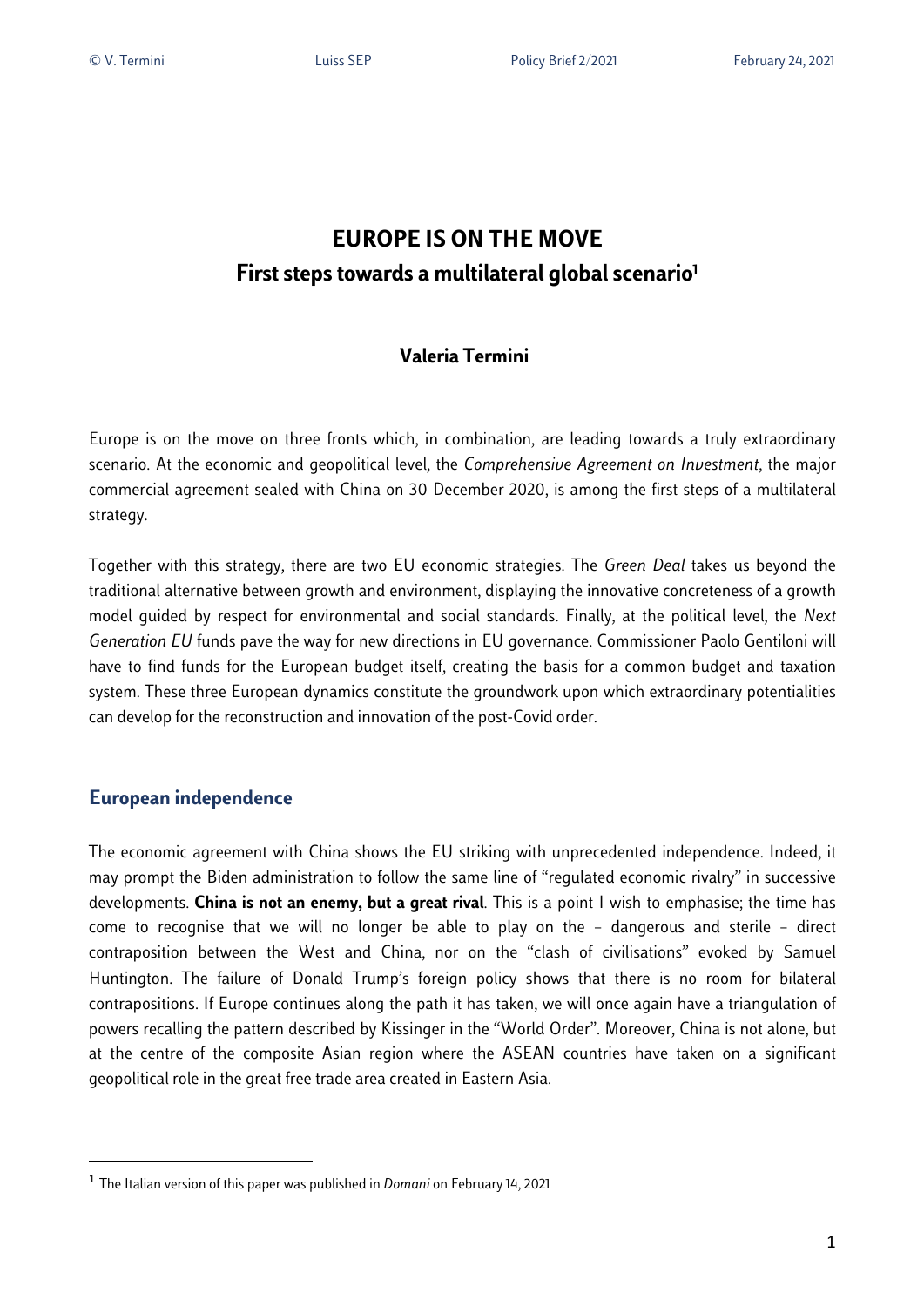The agreement between the European Union and China, concluded as Germany's EU presidency came to an end, is a major step forward in the transition between the election of Joe Biden and his inauguration with effective powers. It affects a good part of the manufacturing sectors – from chemicals to electric automotive transport, from the digital world to energy – while also covering services, including financial services. For China it means committing itself to respecting the rules established by the WTO (which it has been a member of since 2001), as well as the standards of protection in the workplace, transparency, and even subsidies for state-owned enterprises (SOE). It opens up access for European enterprises in China without the customary constraints, such as compulsory sharing of technologies used or obligatory partnerships with local firms, which generated nontariff barriers and a marked failure, reflecting the Western world's rules on competition. The Agreement even extends to commitment to the environmental standards of the Paris climate conference. Guarantees on data security and sensitive information constitute a crucial aspect. If China respects these commitments, it will mark a historic advance in international trade dynamics, setting new lines for international institutions.

In a nutshell, the Agreement is important for at least two reasons. The first and most significant is the **autonomous step taken by the EU towards multilateralism**, with a long-term global strategic view. It is the first advance in the new direction in international relations contemplated to follow the hiatus produced by the Trump administration. The second reason lies in the speed with which the **Agreement overturns the rationale of the US programme in direct opposition to China**, doggedly pursued throughout the four years of the Trump presidency. This might be mistaken for a wedge forcing the reconstruction of the Atlantic axis between the United States and Europe. But it is not the case. **Taking on its leading role, Europe is opening a route of international cooperation for the new US administration***,* which has to cope with serious problems regarding its own democratic procedures as it gears into action.

Within the EU new energies are being generated by the cooperation between the Member States, with a transparent pragmatism that reflects the values of its Constitution. **The rules of the new Agreement provide for the substitution of the previous 25 different bilateral agreements between China and the Member States**. The protagonists finalising the agreement included Xi Jinping in person on one side and EU Commission President Ursula Van der Leyen, EU Council President Charles Michel and German Chancellor Angela Merkel – with the support of French President Emmanuel Macron – on the other.

Little if any attention to the Agreement has been paid in Italy, which is resentful at having failed to gain a place at the table, sharing its protest with Poland, Belgium and Portugal. But Italy really needs to take an interest, because many of the details have yet to be defined within the framework established. Italy's industry and government cannot afford political wavering here: Italy's trade with China accounts for about 47 billion euro (in 2020 it imported 30 billion worth of goods and exported about 17 billion); China plays a part in the strategic value chain of renewable energy, in infrastructures and in logistics, as well as in another field that Italy excels in, namely pharmaceutical products.

Now we come to the economic contents of the Agreement. Its primary aim is to reduce the industrial asymmetries with China. China relies on an integrated Asian market, but it also needs the European market. It needs to offset the weight of the dollar and boost circulation of the renminbi; consequently, it must offer the EU guarantees on financial flows in euro. China's direct investments in the EU, amounting to 120 billion